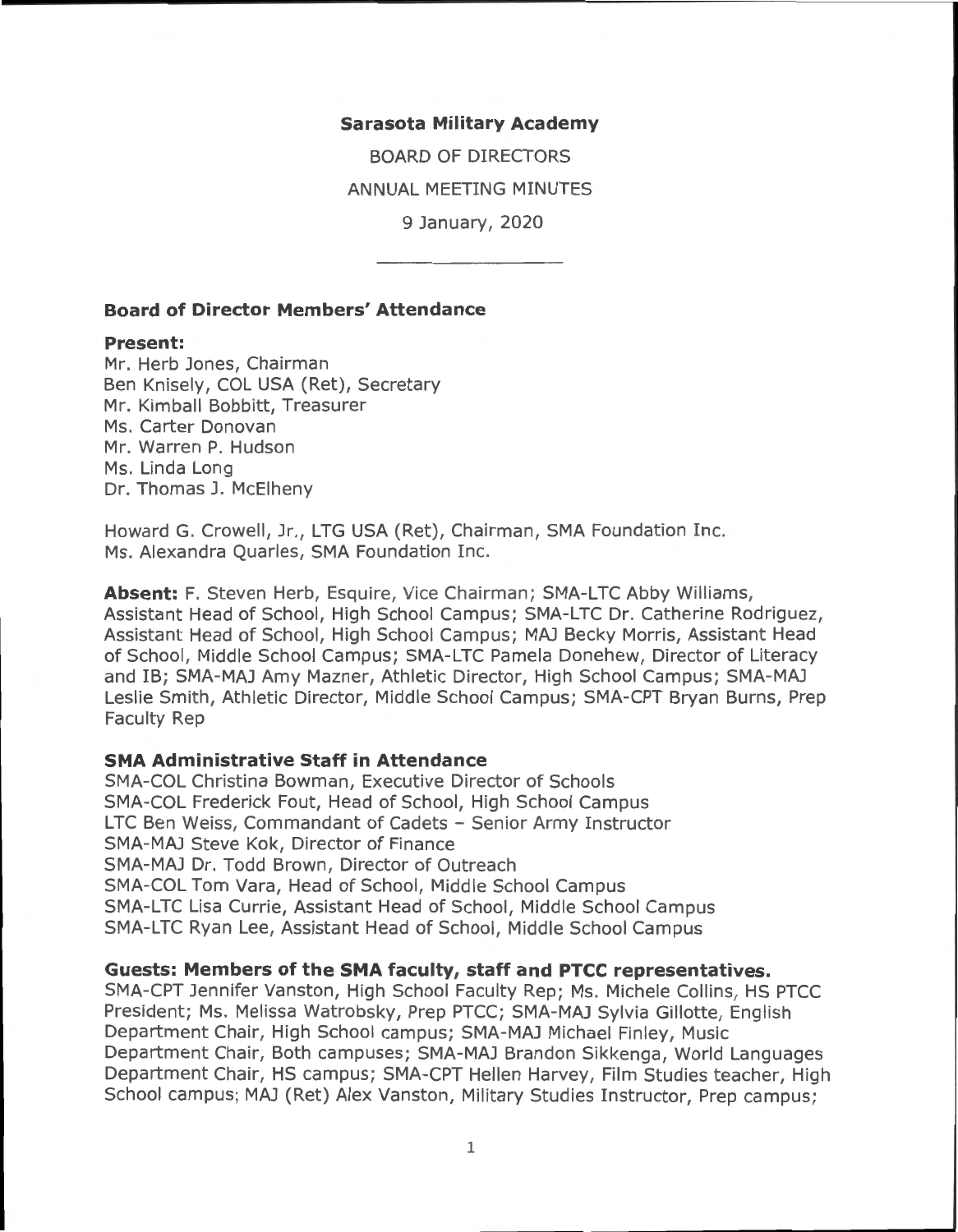Mr. & Mrs. Biset, High School Parents; Mr. William Edwards & Ms. Alissa Shulman, Prep parents; Ms. Gabriella Ryan, HS cadet; Ms. Emily Watrobsky, HS cadet

Location: SMA Prep School campus.

The chairman called the meeting to order at 4:35 pm.

Chairman Herb Jones introduced Mr. Warren P. Hudson as a new board member for SMA Operating Board. Mr. Hudson detailed his experiences to include serving in the US Navy and attending Vanderbilt University.

## **Motion to Approve the Minutes from the 12 December, 2019 meeting:**

Dr. Tom McElheny moved to approve the 12 December, 2019 minutes; Mr. Hudson seconded the motion and the board unanimously approved.

**Executive Director of School Report:** SMA-COL Christina Bowman explained enrollment numbers for both schools. She mentioned how proud she was of the cadets and parents during the Wreaths Across America ceremony standing straight and tall in the rain. SMA-COL Bowman discussed the need to continue fundraising and recognized Ms. Phyllis Siskel for her 25K donation to be matched from efforts of parents and community. She explained that an additional 16K was raised above the matching 25K and Ms. Siske! graciously donated the additional 16K as restricted funds for a total of 82K donated to SMA.

SMA-COL Bowman stated that a press release of Ms. Siskel's donation and the letter to the editor from the board member will go out soon. She mentioned speaking with Mr. Baird who donated one million dollars to Sarasota County teachers not including charters and he told her that he will consider something for charters in the future. SMA-COL Bowman discussed onboarding with new board members and the process to fill the position within the Foundation, Inc. She recognized SMA-CPT Hellen Harvey and SMA-SFC Maggie Daly for their commitment and dedication in updating the library at the Prep.

Chairman Jones stated that he and LTG Howard Crowell plan to schedule luncheons with Ms. Siskel to thank her.

**Community Outreach Director Report:** Dr. Todd Brown provided a read ahead report. He discussed himself and a few high school cadets will be on air live with Mr. Bill Logan of ABC7 talking about Academy wide programs. Chairman Jones stated how proud everyone is on the amount of publicity Dr. Brown has brought to our Academy.

## **Technology Report: N/A**

**SMA Prep Head of School Report:** SMA-COL Vara provided a read-ahead report. He discussed the eighth grade trip to the Kennedy Space Center prior to break went well as the Wreaths Across America ceremony. SMA-COL Vara mentioned the success of the promotion ceremony, the enrollment meetings and LTC Ben Weiss regularly on campus to address uniform requirements guidelines.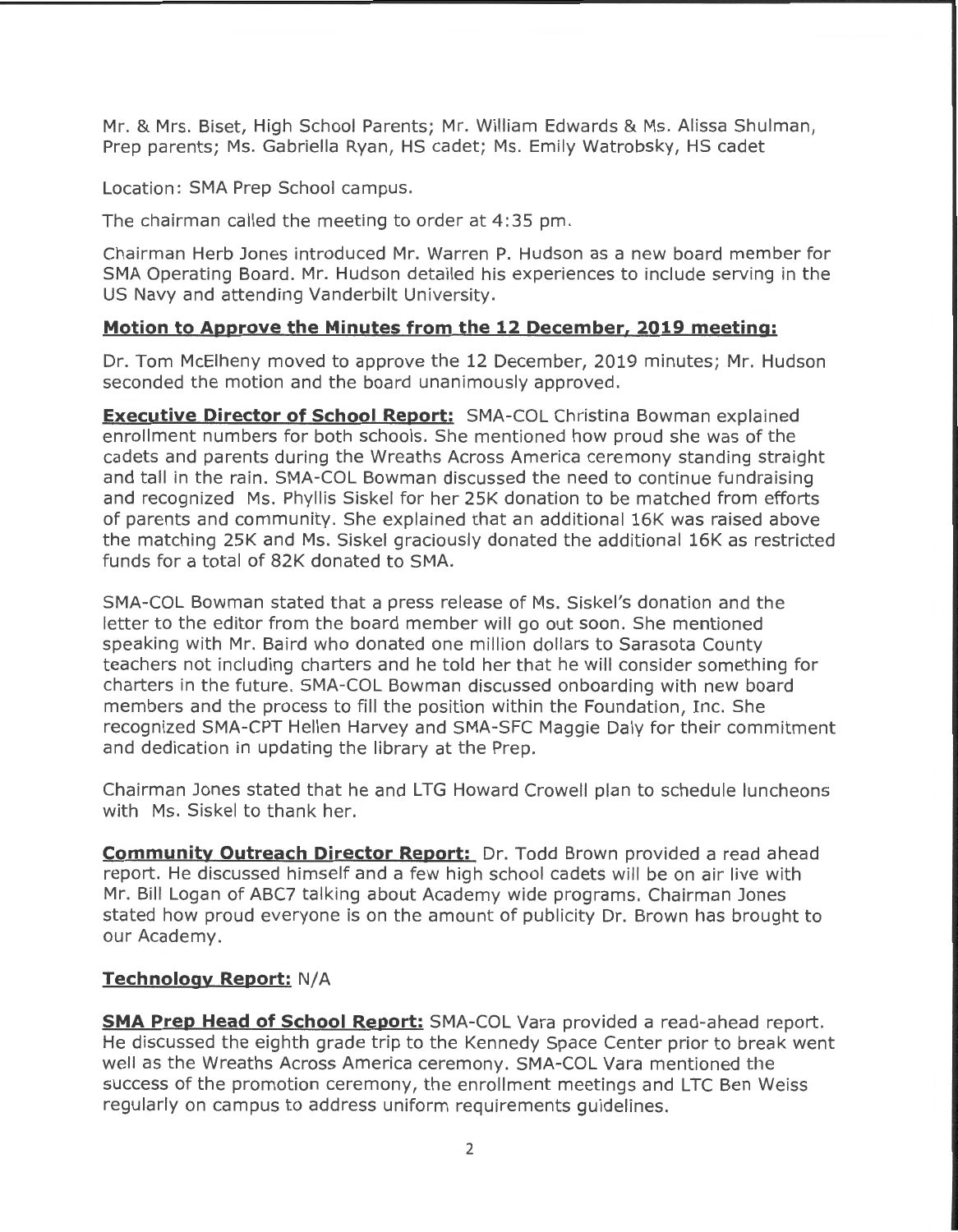**SMA Prep Athletics Report:** SMA-COL Vara discussed athletics at the Prep with the first semester athletic awards and soccer and lacrosse tryouts coming up. He recognized parent, Mr. Edwards, for his generous donation to start the lacrosse program at the Prep campus.

# **MVP:** N/A

**SMA Head of School Report:** SMA-COL Fred Fout discussed enrollment for the second semester including early graduates, dismissals and withdrawals. SMA-COL Fout explained the additional benchmark testing for Algebra 1 in order to make changes to second semester based on needs.

SMA-COL Fout discussed SPIN (Student Parent Information Night) at the high school on 5 February to promote the high school. He explained how the evening will have food trucks with teachers and cadets promoting classes and clubs in a festival atmosphere. SMA-COL Fout mentioned how information on the event went out directly to eighth grade parents and cadets at the Prep as well as other public charter middle schools in the area. He explained how his goal for next school year is to increase enrollment from the Prep. Chairman Jones encouraged the board members to attend in which SMA-COL Fout stated invites will personally be sent out.

COL Ben Knisely stated speaking with SMA-MAJ Amy Mazner on the needs of the Athletics department. He then announced, after asking a friend for assistance with SMA Athletics, a check for \$3500 was donated to purchase new basketball uniforms and warmups. SMA-COL Fout mentioned other fundraising opportunities on our website as well as the upcoming Athletics Golf Challenge to raise funds to cover pay-to-play costs. SMA-COL Bowman discussed all FHSAA pay-to-play costs totaling approximately 43K.

**SMA HS Athletics Report:** SMA-MAJ Mazner stated basketball is in mid-season and lacrosse starts at the end of January. SMA-COL Bowman mentioned the Giving Challenge is set for this April and that all donations will go towards Athletics and extra-curricular clubs and activities.

## **IB Report: N/A**

**SAi/Commandant's Report:** LTC Ben Weiss stated that cadets returned from break in good condition with haircuts and presentations. COL Knisely inquired as to updates on moving eighth graders at the Prep to the ROTC curriculum at the high school in which LTC Weiss responded that the Army may allow it if there's no cost and he will look into it.

**Staff Representatives:** SMA-CPT Jennifer Vanston stated how teachers had concerns after the workshop meeting earlier in the week and submitted to her their comments to be read at the board meeting. She was asked to read the comments of approximately ten teachers by the board.

**Treasurer's Report:** Mr. Kimball Bobbitt and SMA-MAJ Steve Kok provided a read-ahead report. Mr. Bobbitt discussed the current financials including profit and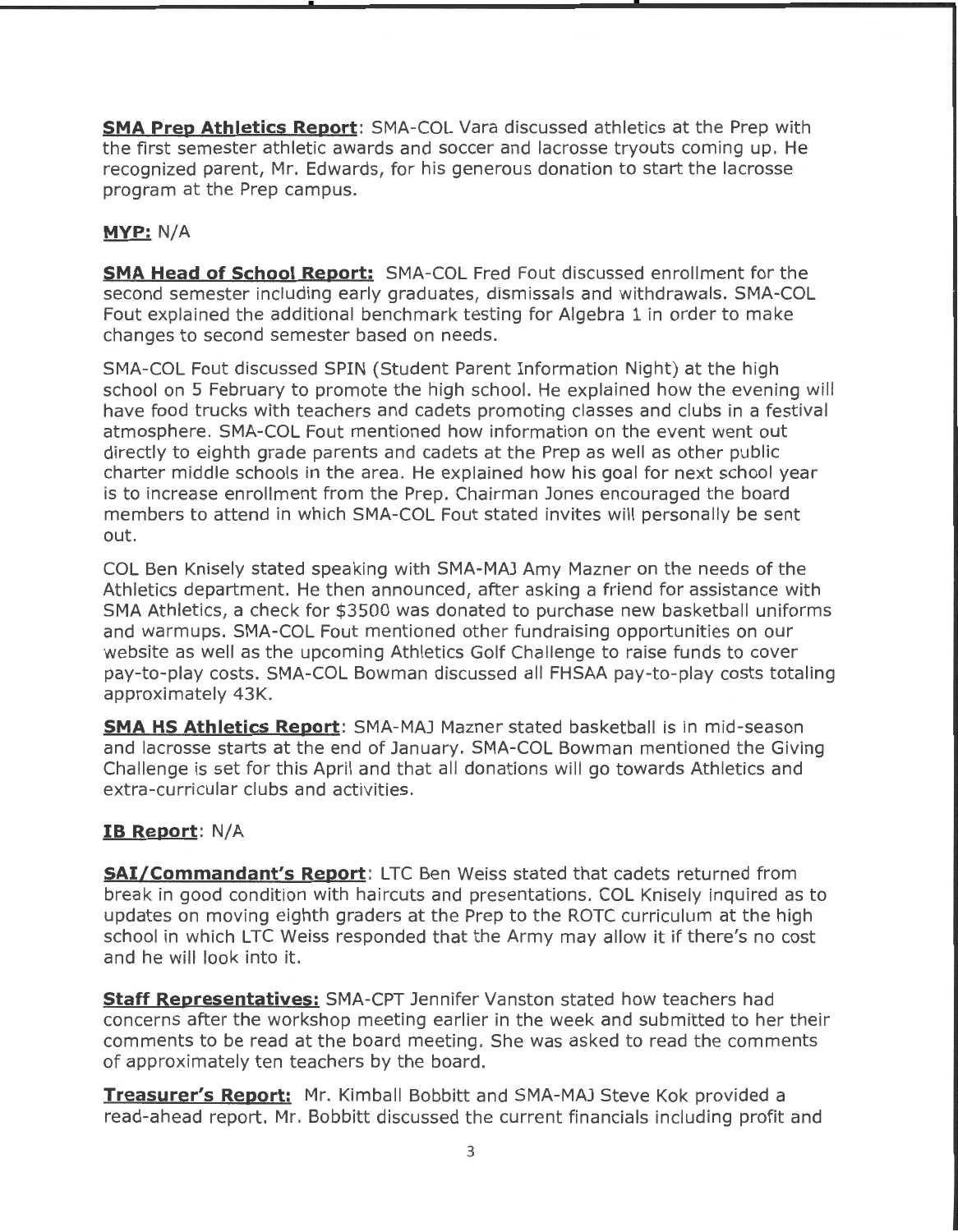loss by campus as well as cash flow. SMA-MAJ Steve Kok explained the one-time expenses for November of taxes and IB testing fees . SMA-COL Bowman stated that the numbers for ESE cadets have been adjusted for the payout change and will be retroactive.

**PTCC Report:** Ms. Michele Collins mentioned 5 grants are requested this month between Athletics and the musical.

**Foundation, Inc.:** Chairman Howard Crowell explained the process of obtaining a new fundraiser is underway. He inquired for the Foundation financials to be included within the treasurer's report and proposed for administration to derive a formal process on how to transfer funds from Foundation to SMA.

**Committee Reports:** Ms. Linda Long discussed the workshop on the continuance of the IB program held on Monday, 6 January was very positive. She stated that a recommendation regarding the IB program is not prepared to be made today and that time to gather more information is needed. Mr. Hudson inquired as to when the decision should be made in which Ms. Long responded that the decision needs to be sensitive to our message to the community as well as deadlines to enroll in other IB programs and SMA-COL Bowman stated it needs to be decided within the month.

Chairman Jones stated another work session is needed in order to provide additional opportunity for public comment. SMA-COL Bowman agreed and set up Saturday, 18 January at 10am at the Prep gym as the date with an invitation that she will send out and post accordingly. The board also scheduled an additional board meeting for 22 January at 2: 30pm in the HS conference room in order to vote on the future of the IB Programme on the high school campus.

**Chairman:** Chairman Jones stated the importance of having more work sessions on all topics with emphasis on finances to educate parents and cadets. SMA-COL Bowman suggested to include information on our charter contract as well as the district's responsibility to SMA.

### **Old Business:** N/A

### **New Business: N/A**

**Public Comments:** Mrs. Biset stated her concerns regarding the IB program and Mr. Biset asked the board for their email to send comments in which Chairman Jones stated he can send a detailed email to the administration. SMA-MAJ Michael Finley spoke as a parent of a graduate from the IB program at the high school and raised his concerns along with his praise of the program.

Ms. Watrobsky announced information on the golf tournament as she is looking for sponsors of all types. She stated her concerns with a decision of removing the IB program and handed out printouts of the comparisons with Gifted, IB and A/P programs.

Ms. Schulman stated her reasons on choosing SMA Prep is for character building and leadership and not for the IB program. She stated her concerns on the financial